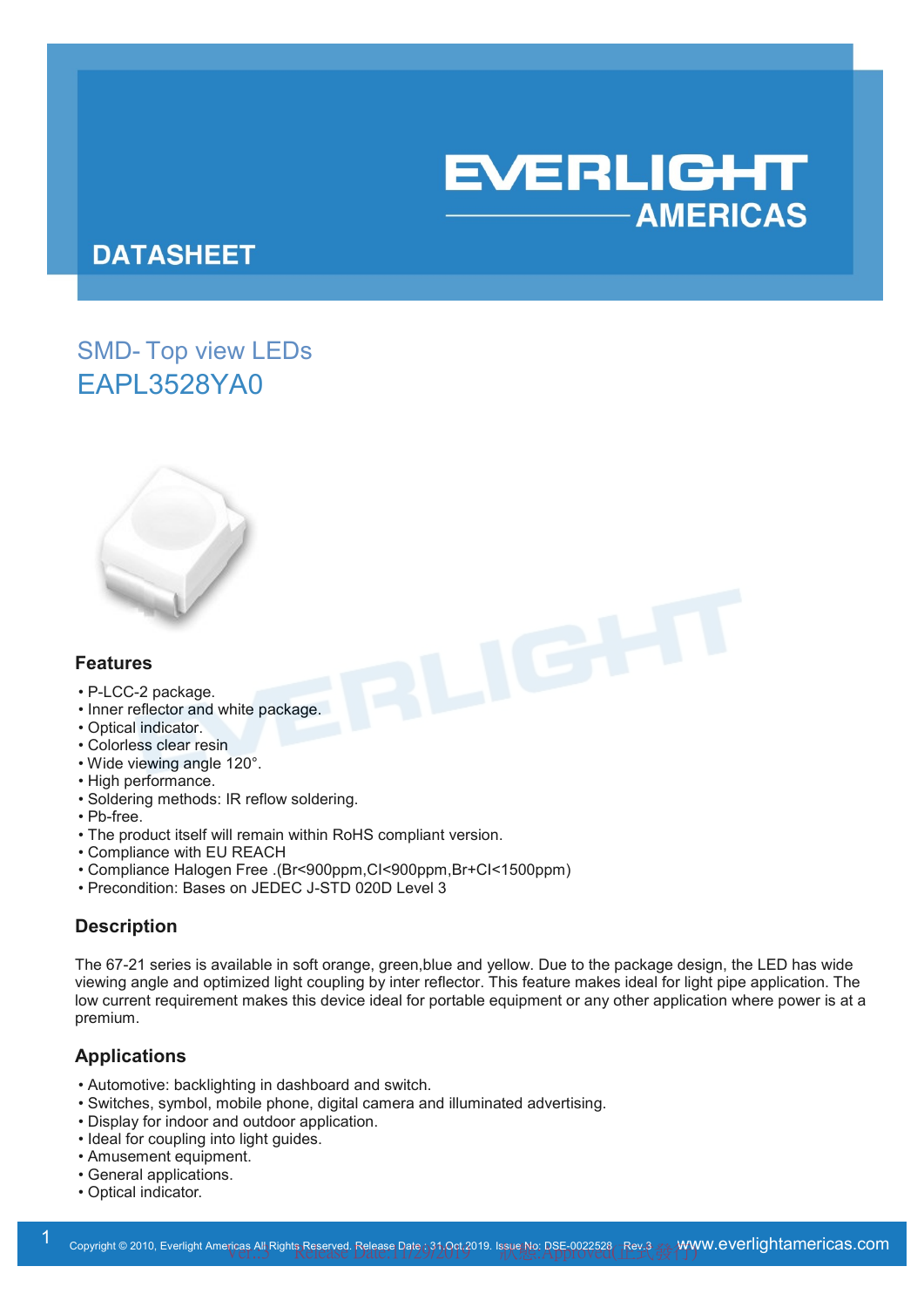### **Device Selection Guide**

| Chip<br><b>Materials</b> | <b>Emitted Color</b> | Resin Color |
|--------------------------|----------------------|-------------|
| <b>AlGaInP</b>           | Super Yellow Green   | Water Clear |

# **Absolute Maximum Ratings (Ta=25℃)**

| Parameter                                        | Symbol                       | Rating                                                                     | Unit         |
|--------------------------------------------------|------------------------------|----------------------------------------------------------------------------|--------------|
| Reverse Voltage                                  | $V_{R}$                      | 5                                                                          | V            |
| <b>Forward Current</b>                           | IF.                          | 25                                                                         | mA           |
| <b>Peak Forward Current</b><br>(Duty 1/10 @1KHz) | <b>IFP</b>                   | 60                                                                         | mA           |
| Power Dissipation                                | Pd                           | 60                                                                         | mW           |
| Junction Temperature                             | $T_i$                        | 115                                                                        | $^{\circ}$ C |
| <b>Operating Temperature</b>                     | ${\mathsf T}_{\mathsf{opr}}$ | $-40 \sim +85$                                                             | $^{\circ}$ C |
| Storage Temperature                              | Tstg                         | $-40 - +90$                                                                | $^{\circ}$ C |
| <b>ESD</b>                                       | <b>ESD<sub>HBM</sub></b>     | 2000                                                                       | V            |
| Soldering Temperature                            | $T_{sol}$                    | Reflow Soldering: 260 °C for 10 sec.<br>Hand Soldering : 350 °C for 3 sec. |              |
|                                                  |                              |                                                                            |              |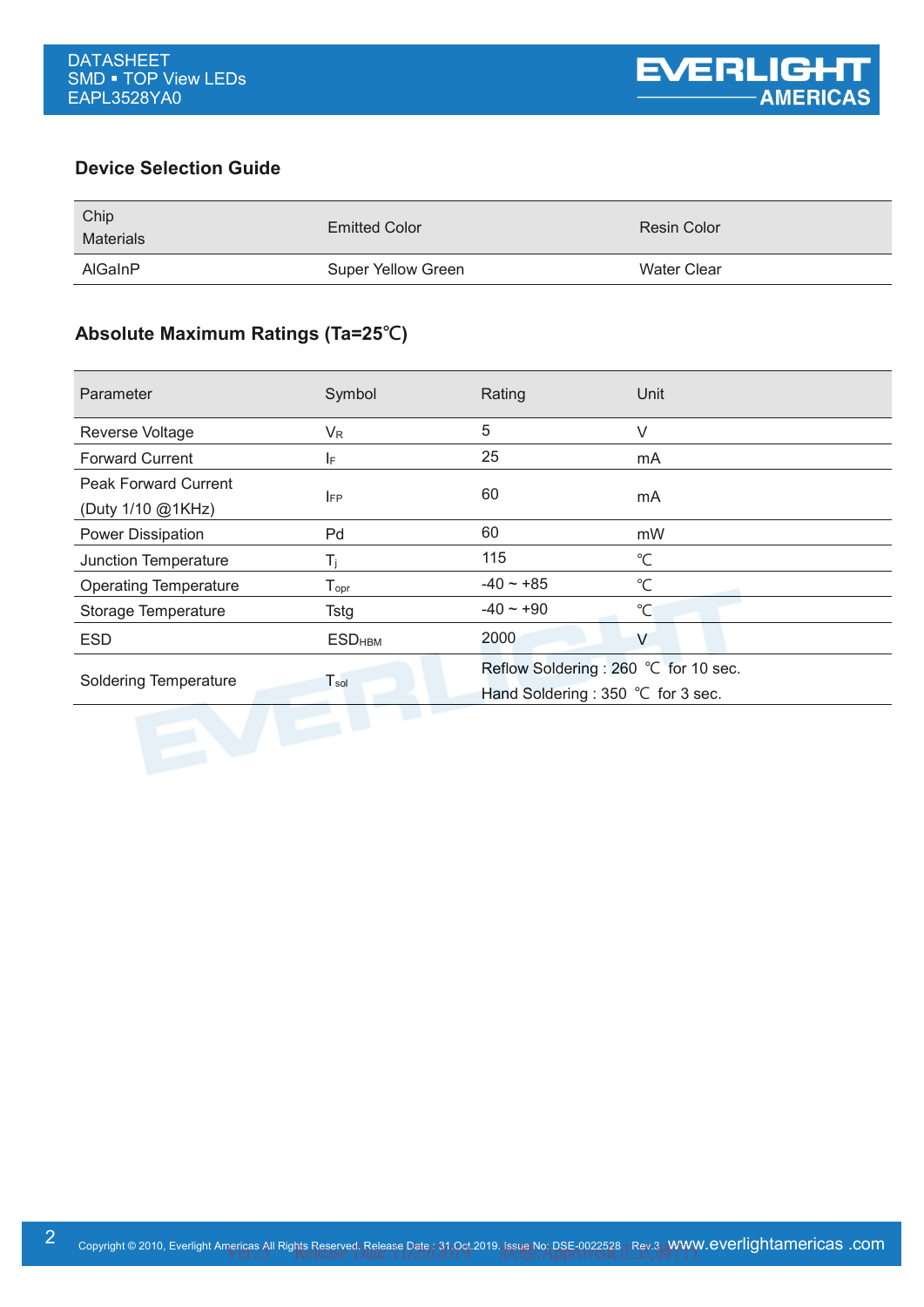# **Electro-Optical Characteristics (Ta=25**℃**)**

| Parameter                    | Symbol          | Min.    | Typ.  | Max. | Unit | Condition    |
|------------------------------|-----------------|---------|-------|------|------|--------------|
| Luminous Intensity           | I٧              | 45      | $---$ | 112  | mcd  | $I_F = 20mA$ |
| <b>Viewing Angle</b>         | $2\theta_{1/2}$ | $- - -$ | 120   | ---  | deg  | $I_F = 20mA$ |
| Peak Wavelength              | λp              | ---     | 575   | ---  | nm   | $I_F = 20mA$ |
| Dominant Wavelength          | λd              | 568     | ---   | 573  | nm   | $I_F = 20mA$ |
| Spectrum Radiation Bandwidth | Δλ              | ---     | 15    | ---  | nm   | $I_F = 20mA$ |
| <b>Forward Voltage</b>       | $V_F$           | 1.70    | 2.10  | 2.40 | V    | $I_F = 20mA$ |
| <b>Reverse Current</b>       | <b>I</b> R      | ---     |       | 10   | μA   | $V_R = 5V$   |

Note:

1. Tolerance of Luminous Intensity: ±11%

2. Tolerance of Dominant Wavelength: ±1nm

3. Tolerance of Forward Voltage: ±0.1V

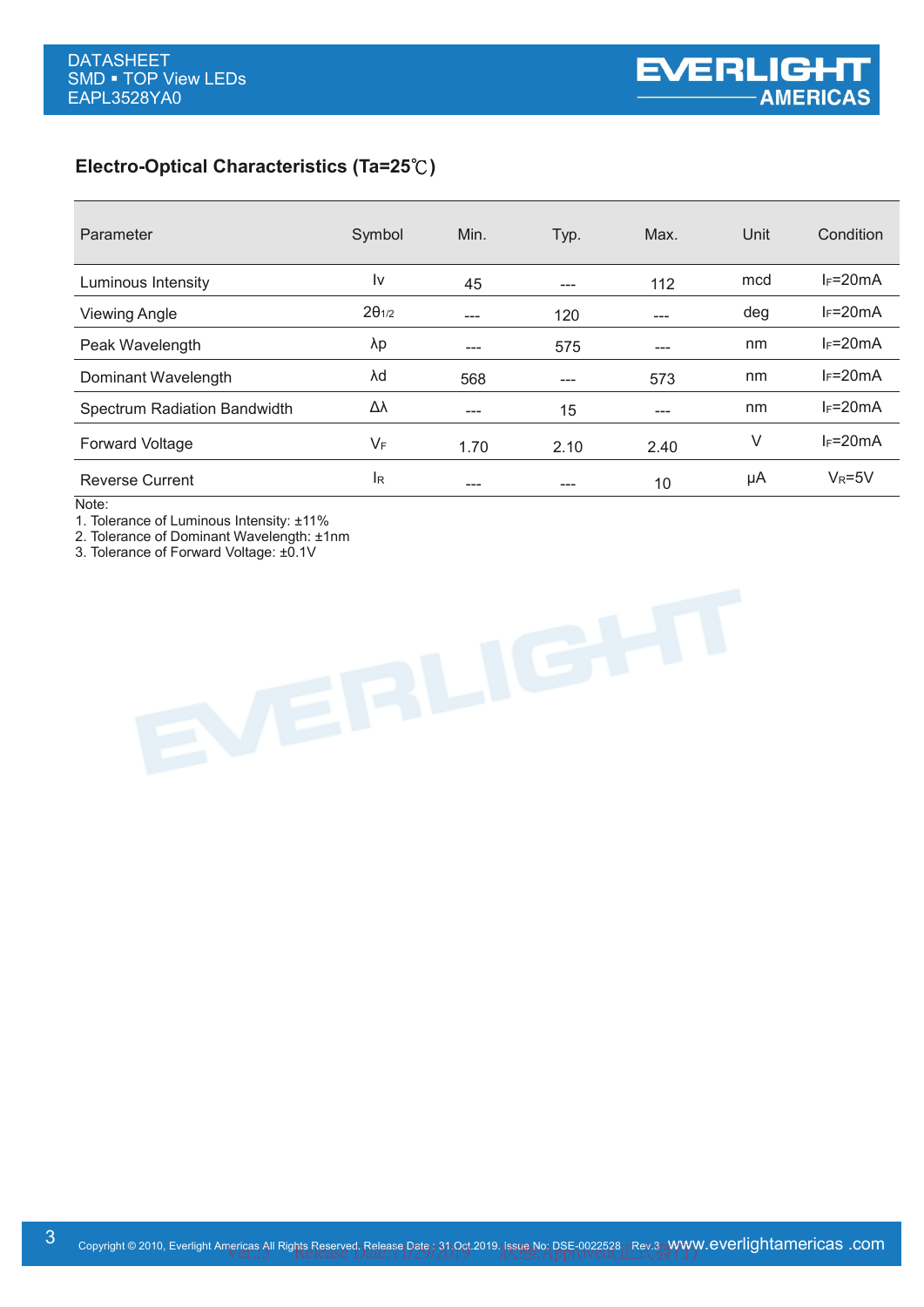# **Bin Range of Luminous Intensity**

| <b>Bin Code</b> | Min. | Max. | Unit | Condition    |
|-----------------|------|------|------|--------------|
| P <sub>1</sub>  | 45   | 57   | mcd  |              |
| P <sub>2</sub>  | 57   | 72   |      | $I_F = 20mA$ |
| Q1              | 72   | 90   |      |              |
| Q2              | 90   | 112  |      |              |

Notes:

Tolerance of Luminous Intensity: ±11%

## **Bin Range of Dom. Wavelength**

| <b>Bin Code</b> | Min.            | Max. | Unit | Condition    |
|-----------------|-----------------|------|------|--------------|
|                 | 568             | 571  |      | $I_F = 20mA$ |
|                 | 57 <sup>4</sup> | 573  | nm   |              |

Notes:

Tolerance of Dominant Wavelength: ±1nm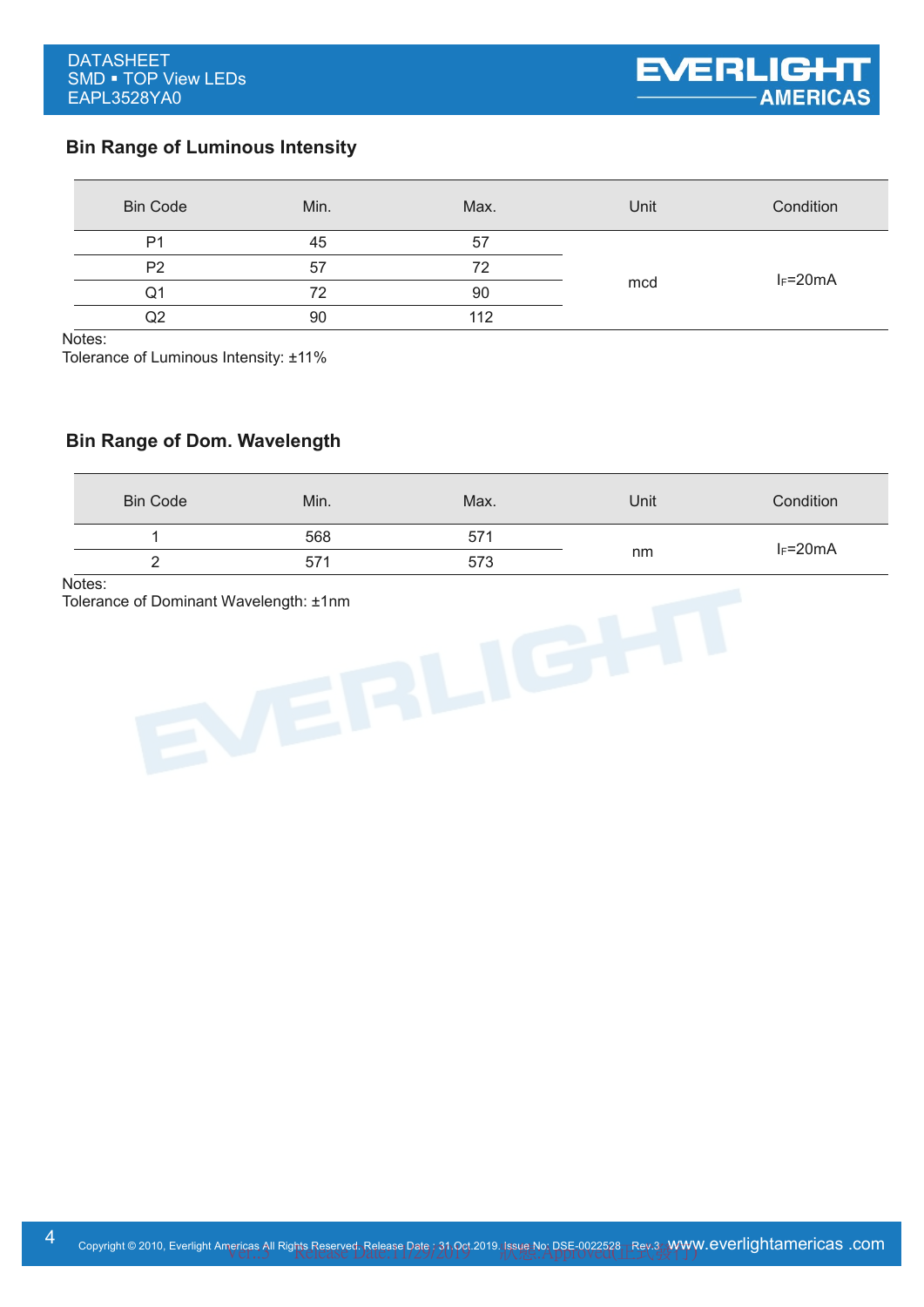### **Typical Electro-Optical Characteristics Curves**



Ambient Temperature Ta(°C)

20 40 60 80 100

 $^0$  0

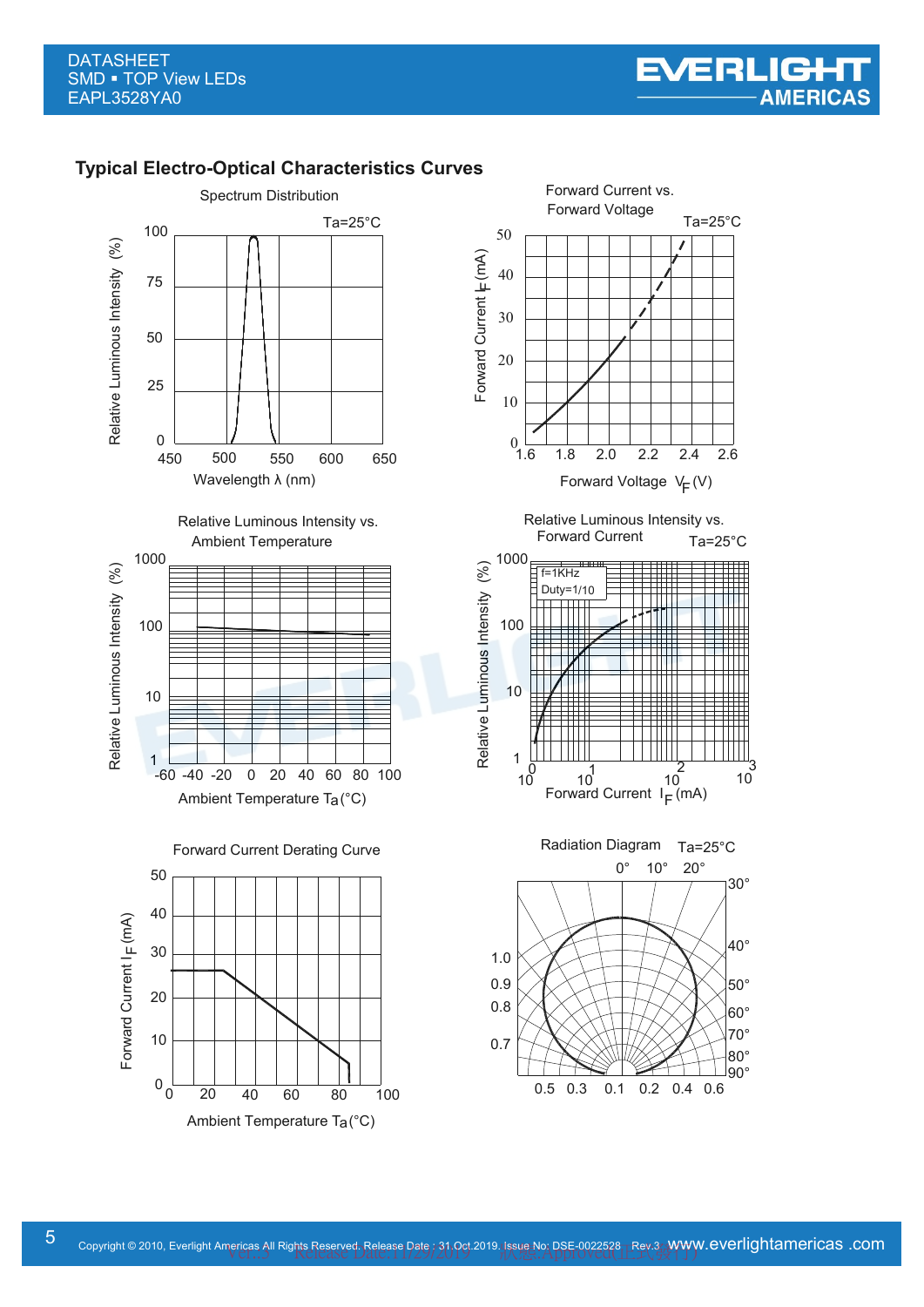

## **Package Dimension**



Note: Tolerances unless mentioned ±0.1mm. Unit = mm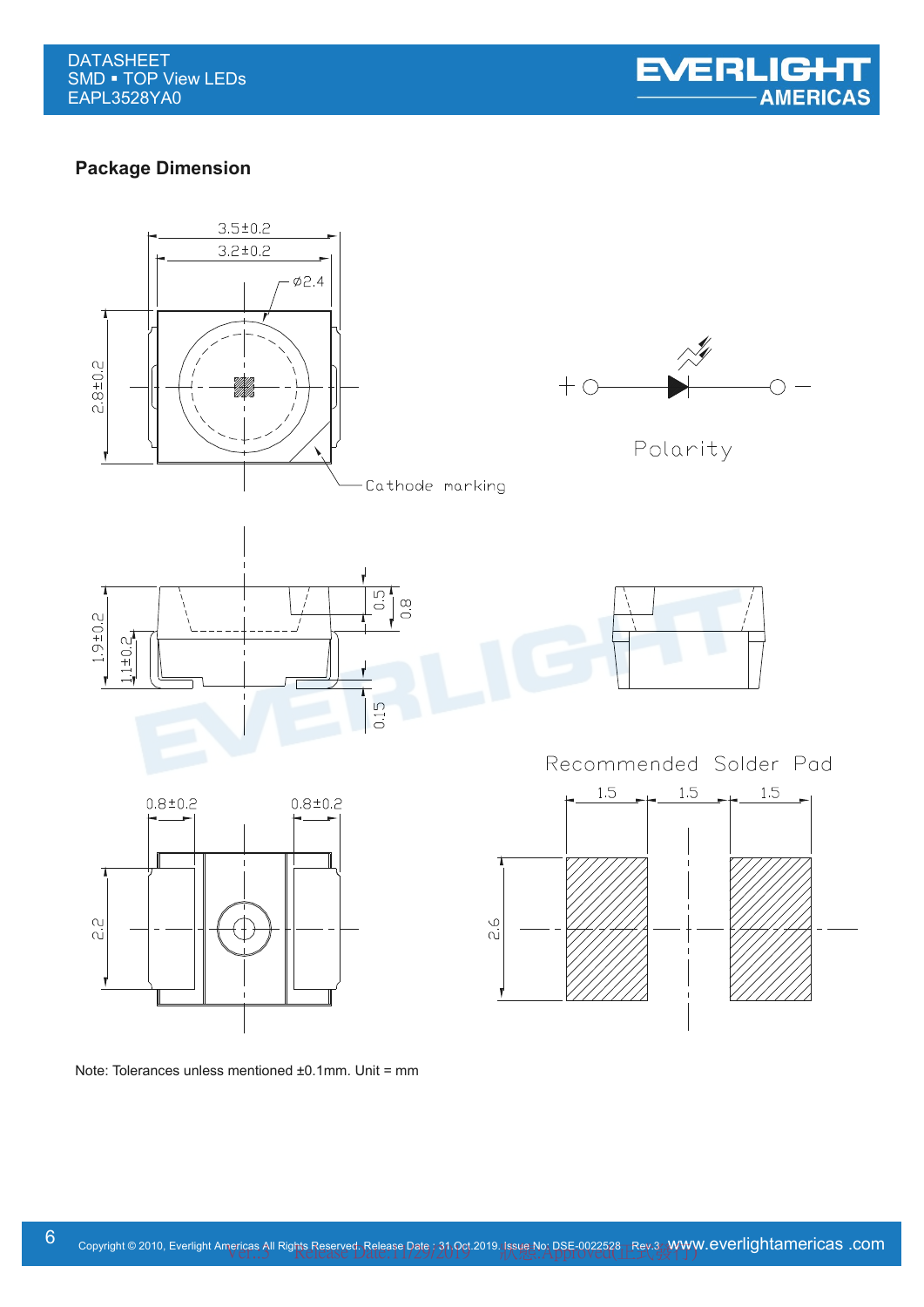

# **Moisture Resistant Packing Materials**

#### **Label Explanation**



- ‧CPN: Customer's Product Number
- ‧P/N: Product Number
- ‧QTY: Packing Quantity
- ‧CAT: Luminous Intensity Rank
- ‧HUE: Dom. Wavelength Rank
- ‧REF: Forward Voltage Rank
- ‧LOT No: Lot Number



**Note:** The tolerances unless mentioned is ±0.1mm; Unit = mm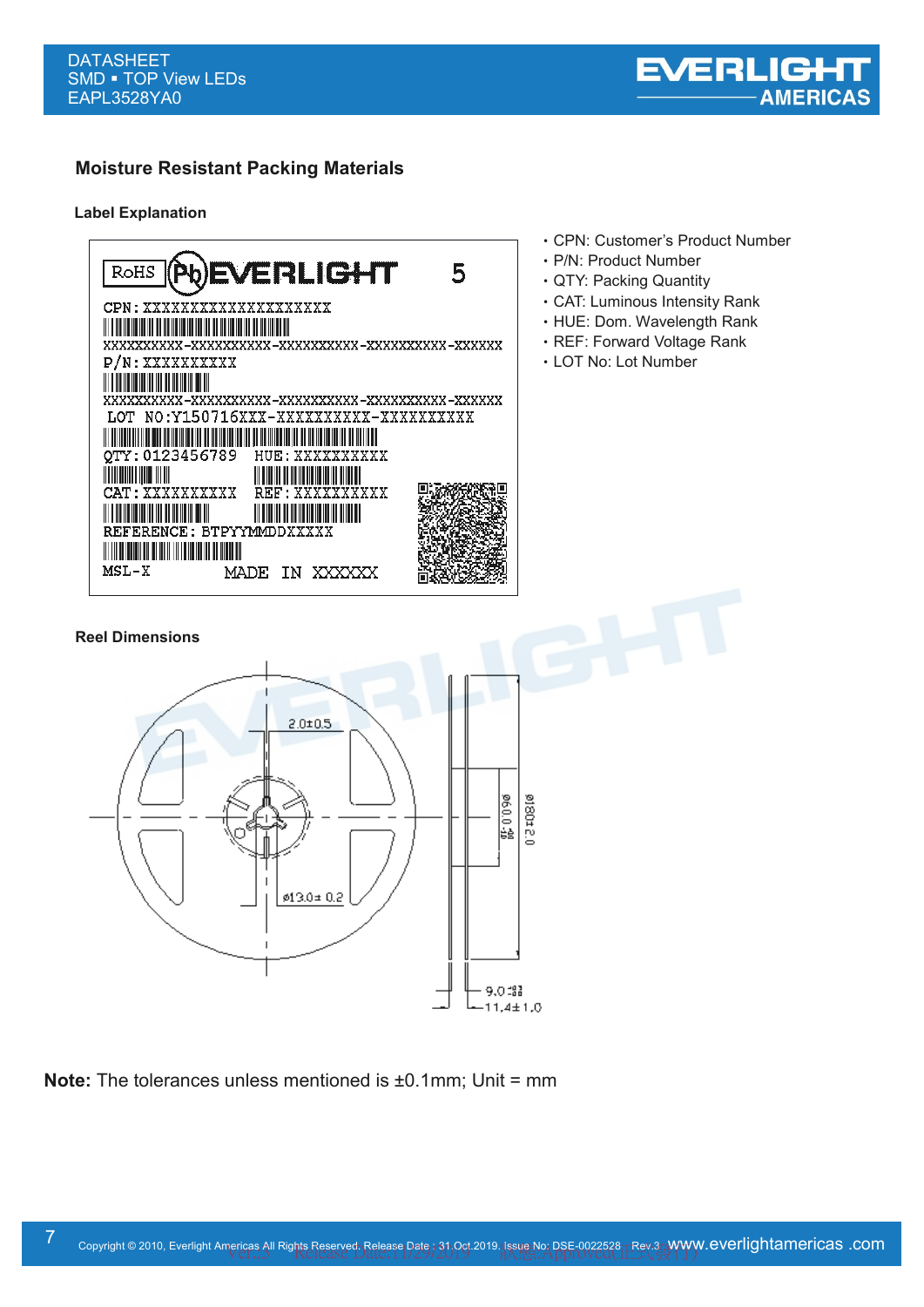# **Carrier Tape Dimensions: Loaded Quantity 2000 pcs Per Reel.**



#### **Moisture Resistant Packing Process**



Note: Tolerances unless mentioned ±0.1mm. Unit = mm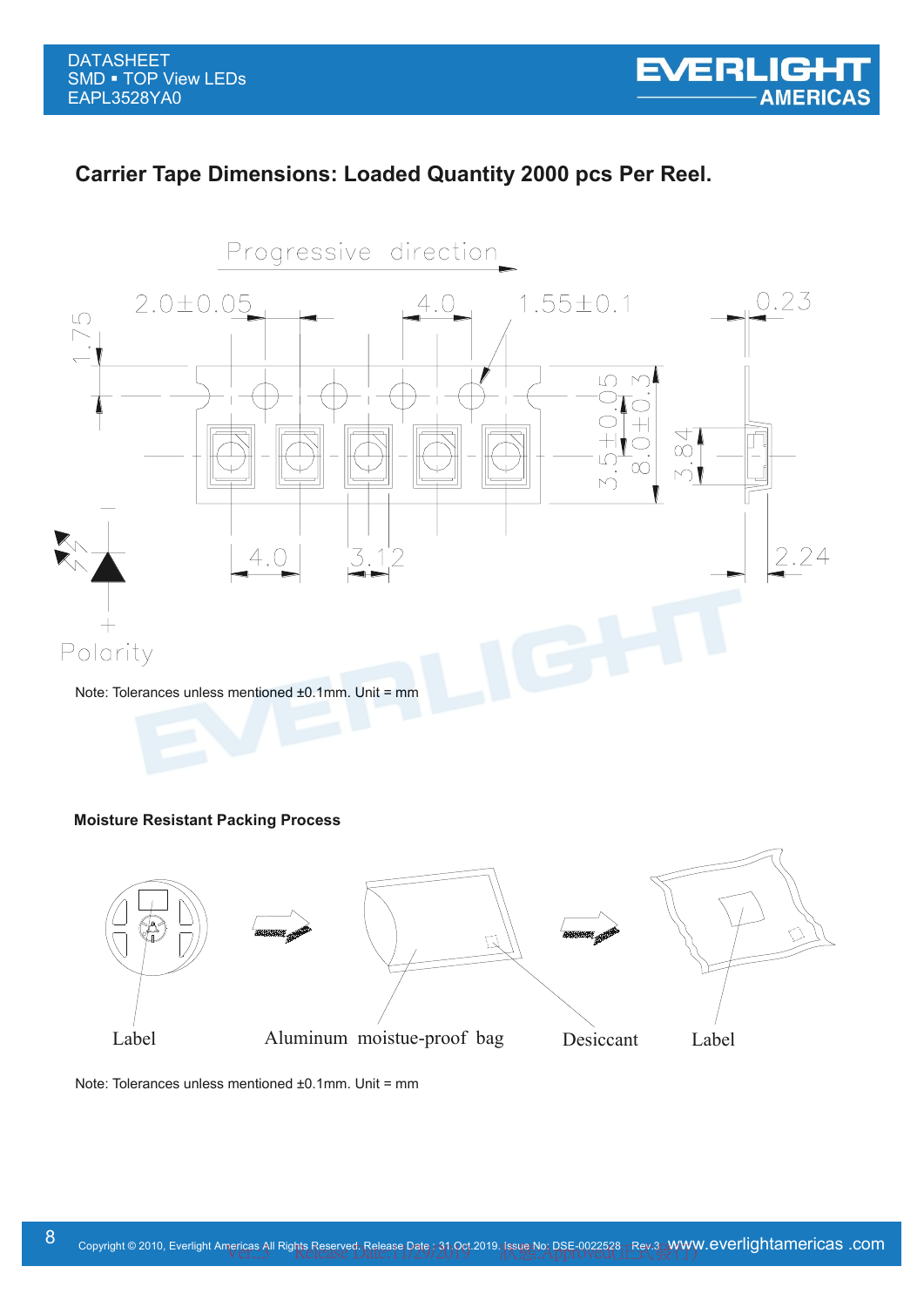

### **Precautions for Use**

#### 1. Over-current-proof

1.1 Customer must apply resistors for protection, otherwise slight voltage shift will cause big current change ( Burn out will happen ).



#### 2. Storage

- 2.1 Moisture proof bag should only be opened immediately prior to usage.
- 2.2 Environment should be less than  $30^{\circ}$  and 60% RH when moisture proof bag is opened.
- 2.3 After opening the package MSL Conditions stated on page 1 of this spec should not be exceeded.

2.4 If the moisture sensitivity card indicates higher than acceptable moisture, the component should be baked at min. 60deg +/-5deg for 24 hours.

#### 3. Soldering Condition

- 3.1 Pb-free solder temperature profile
- 3.2 Reflow soldering should not be done more than two times.
- 3.3 When soldering, do not put stress on the LEDs during heating.
- 3.4 After soldering, do not warp the circuit board.

#### 4. Soldering Iron

Each terminal is to go to the tip of soldering iron temperature less than 350℃ for 3 seconds within once in less than the soldering iron capacity 25W. Leave two seconds and more intervals, and do soldering of each terminal. Be careful because the damage of the product is often started at the time of the hand solder.

#### 5. Repairing

Repair should not be done after the LEDs have been soldered. When repairing is unavoidable, a double-head soldering iron should be used (as below figure). It should be confirmed beforehand whether the characteristics of the LEDs will or will not be damaged by repairing.